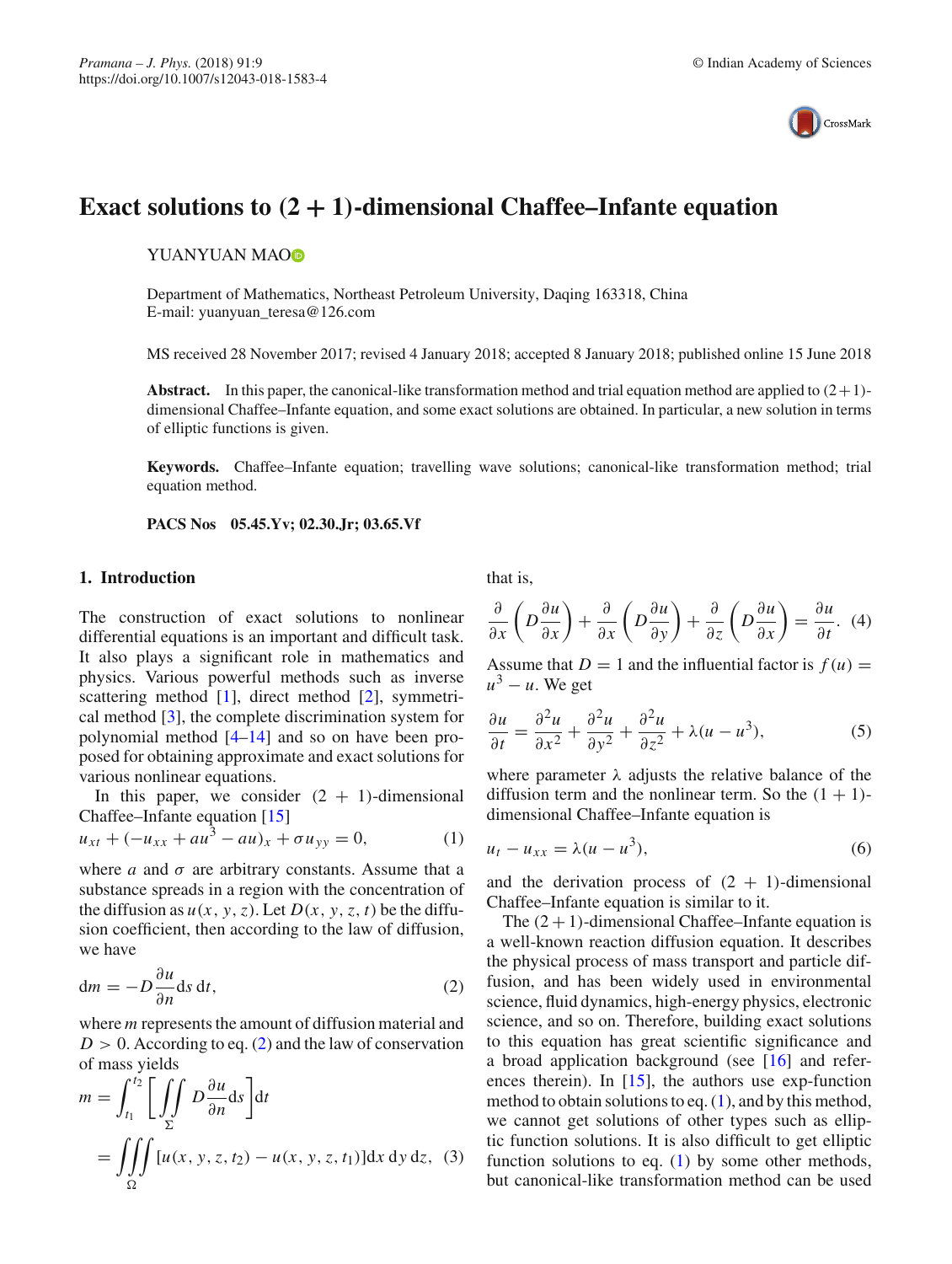to get elliptic function solutions. The canonical-like transformation method was proposed by Liu [\[17](#page-3-7)] to obtain exact travelling wave solutions to some diffusionreaction equations such as Fisher equation, Burgers– KdV equation and Newell–Whitehead–Kwahara equation and so on. In this paper, we use Liu's canonicallike transformation method to find solutions to eq. [\(1\)](#page-0-1) and get a new solution in terms of elliptic functions. In addition, we use trial equation method  $[18-23]$  $[18-23]$  to get exact solutions of other forms. Further studies for exact solutions and integrability of differential equations in mathematical physics can be found in many papers (see, for example, [\[24](#page-3-10)[–30](#page-3-11)]).

# **2. Elliptic functions solutions by canonical-like transformation method**

According to ref. [\[17\]](#page-3-7), the canonical-like transformation method is as follows. We consider the following ordinary differential equation:

$$
u''(\xi) - Au'(\xi) = Bu^{\alpha}(\xi) + Du(\xi).
$$
 (7)

If we take  $\omega = u'$ , eq. [\(7\)](#page-1-0) becomes

$$
\frac{d\omega}{du} = \frac{Bu^{\alpha} + Du + A\omega}{\omega}.
$$
 (8)

In order to solve the first-order nonlinear ODE [\(8\)](#page-1-1), we re-parametrise  $u$  and  $\omega$  by a new parameter  $s$ , that is, we take the canonical-like transformations

$$
u = a_{11}(s)v(s) + a_{12}(s)v'(s),
$$
\n(9)

$$
\omega = a_{21}(s)v(s) + a_{22}(s)v'(s),\tag{10}
$$

where  $a_{ij}(s)(i, j = 1, 2)$  and  $v(s)$  are functions to be determined. In order to obtain the parameters, we set  $a_{12} = 0$ . After a lot of calculations, we get

$$
a_{11} = \left\{ \frac{\alpha + 3}{(\alpha - 1)A} \right\}^{1/2} (s - s_0)^{2/(\alpha - 1)},\tag{11}
$$

$$
a_{22} = \left\{ \frac{(\alpha - 1)A}{\alpha + 3} \right\}^{1/2} (s - s_0)^{2/(\alpha - 1)},\tag{12}
$$

$$
a_{21} = \frac{A - h}{2} \left\{ \frac{\alpha + 3}{(\alpha - 1)A} \right\}^{1/2} (s - s_0)^{2/(\alpha - 1)}.
$$
 (13)

<span id="page-1-2"></span>Then eq. [\(7\)](#page-1-0) becomes

$$
v''(s) = Mv^{\alpha}(s),\tag{14}
$$

and *s* is determined by

$$
\frac{\mathrm{d}\xi}{\mathrm{d}s} = \frac{1}{\lambda(s)},\tag{15}
$$

where  $M = Bh^{-(\alpha+3)/2}$ ,  $h = \pm \sqrt{4D + A^2}$  and  $\lambda(s) =$  $h(s - s_0)$ .

<span id="page-1-3"></span>(18)

The general solution of eq.  $(14)$  is given by

$$
\pm(s - s_0) = \int \frac{dv}{\sqrt{\frac{2M}{\alpha + 1}v^{\alpha + 1} + c}},
$$
\n(16)

where *c* is an integral constant. If  $c = 0$ , we have

$$
v(s) = \left\{ \pm \frac{1 - \alpha}{2} \sqrt{\frac{2M}{\alpha + 1}} (s - s_0) \right\}^{2/(1 - \alpha)}.
$$
 (17)

<span id="page-1-4"></span>And in the special case of  $c = 1$  and  $\alpha = 3$ , we get  $v(s) = \left(\frac{2}{\lambda}\right)$ *M*  $\int$ <sup>1/4</sup>  $\frac{a \sin(\eta(s-s_0), m) + b \sin(\eta(s-s_0), m)}{c \sin(\eta(s-s_0), m) + d \sin(\eta(s-s_0), m)}$ 

where

$$
a = 3 - 2\sqrt{2}, \quad b = 2\sqrt{2} - 1,
$$
  
\n
$$
c = 2\sqrt{2} - 4, \quad d = \sqrt{2},
$$
  
\n
$$
m = \frac{16 + 12\sqrt{2}}{17 + 12\sqrt{2}}, \quad \eta = \sqrt{\frac{19 + 12\sqrt{2}}{52 - 32\sqrt{2}}}.
$$

<span id="page-1-5"></span><span id="page-1-1"></span><span id="page-1-0"></span>So, we can get solutions of eq. [\(7\)](#page-1-0) from the formulas [\(17\)](#page-1-3) and [\(18\)](#page-1-4)

$$
u(\xi) = \frac{6}{B} \left\{ \frac{(\alpha - 1)A}{\alpha + 3} \right\}^{(\alpha + 2)/2} \frac{e^{\frac{2A}{\alpha + 3}(\xi - \xi_0)}}{\left(e^{\frac{(\alpha - 1)A}{\alpha + 3}(\xi - \xi_0)} - s_0\right)^{\frac{2}{\alpha - 1}}} \tag{19}
$$

and

<span id="page-1-6"></span>
$$
u(\xi) = \left(\frac{3}{A}\right)^{1/2} (e^{h(\xi - \xi_0)} - s_0) \left(\frac{2}{M}\right)^{1/4}
$$
  
 
$$
\times \frac{a \operatorname{sn}(\eta(e^{h(\xi - \xi_0)} - s_0), m) + b \operatorname{cn}(\eta(e^{h(\xi - \xi_0)} - s_0), m)}{c \operatorname{sn}(\eta(e^{h(\xi - \xi_0)} - s_0), m) + d \operatorname{cn}(\eta(e^{h(\xi - \xi_0)} - s_0), m)}.
$$
(20)

Now, we use the canonical-like transformation method to obtain the solutions of eq. [\(1\)](#page-0-1). Let  $u = u(\xi)$ and  $\xi = kx + ly + wt$ , then eq. [\(1\)](#page-0-1) becomes

$$
(kw + \sigma l^2)u'' - k^3u''' + 3aku^2u' - aku' = 0, \quad (21)
$$

<span id="page-1-7"></span>and integrating it yields

$$
(kw + \sigma l^2)u' - k^3u'' + aku^3 - aku = c_0.
$$
 (22)

If  $c_0 = 0$ , by [\(19\)](#page-1-5) and [\(20\)](#page-1-6), the solutions of eq. [\(1\)](#page-0-1) can be written as

$$
u(x, y, t) = \frac{\frac{6k^2}{a} \left(\frac{kw + \sigma l^2}{3k^3}\right)^{5/2} e^{\frac{kw + \sigma l^2}{3k^3} (kx + ly + \omega t - \xi_0)}{e^{\frac{kw + \sigma l^2}{3k^3} (kx + ly + \omega t - \xi_0)} - s_0}
$$
(23)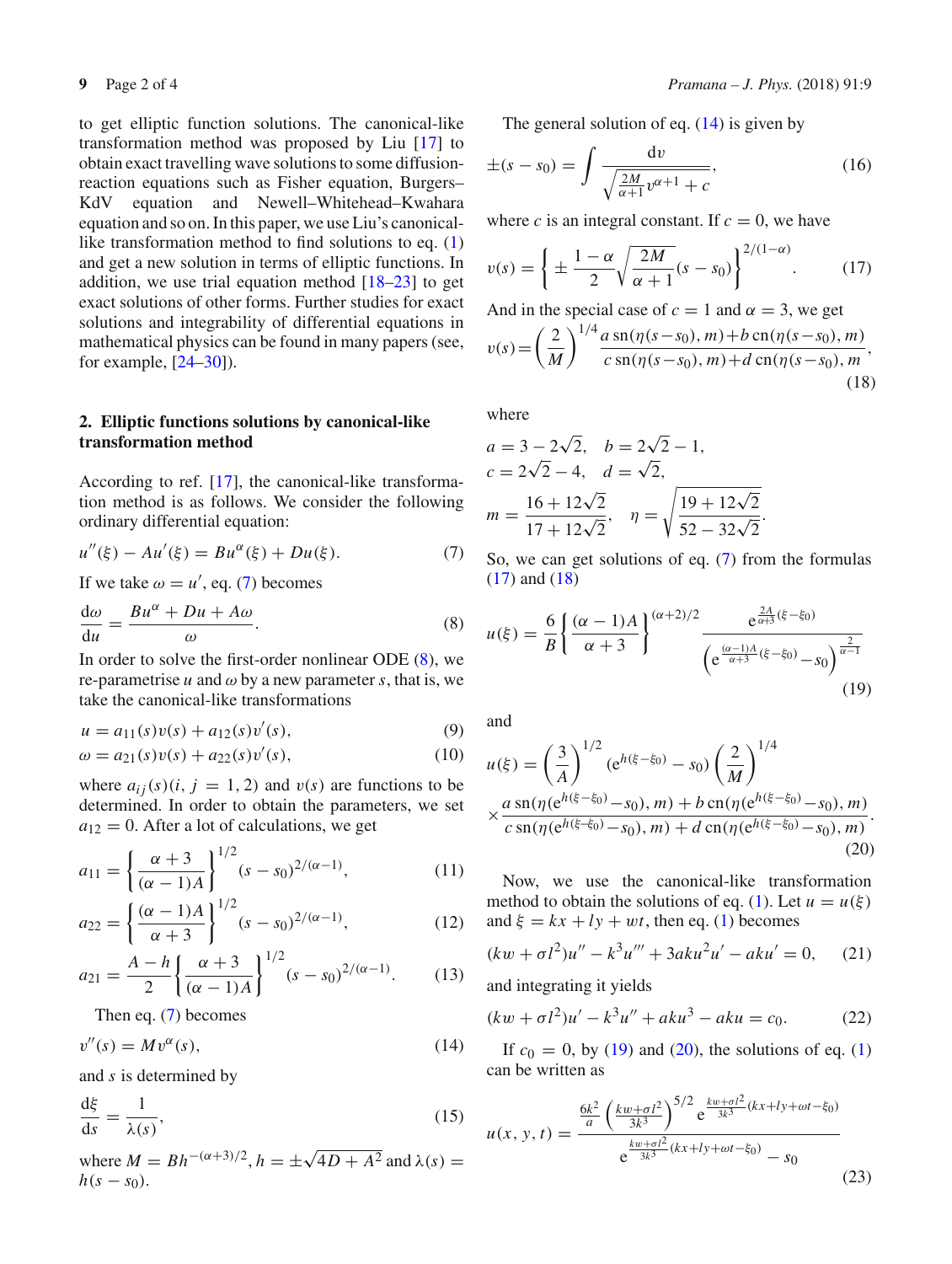and

<span id="page-2-0"></span>
$$
u(x, y, t) = \left(\frac{3}{A}\right)^{1/2} (e^{h(kx+ly+\omega t-\xi_0)} - s_0) \left(\frac{2}{M}\right)^{1/4}
$$
  
 
$$
\times \frac{a_1 \operatorname{sn}(\eta(e^{h(kx+ly+\omega t-\xi_0)} - s_0), m) + b_1 \operatorname{cn}(\eta(e^{h(kx+ly+\omega t-\xi_0)} - s_0), m)}{c_1 \operatorname{sn}(\eta(e^{h(kx+ly+\omega t-\xi_0)} - s_0), m) + d_1 \operatorname{cn}(\eta(e^{h(kx+ly+\omega t-\xi_0)} - s_0), m)},
$$
 (24)

where

$$
A = \frac{kw + \sigma l^2}{k^3}, \quad h = \pm \frac{\sqrt{(kw + \sigma l^2)^2 + 4ak^4}}{k^3},
$$
  
\n
$$
M = \frac{a}{k^2}h^{-3}, \quad a_1 = 3 - 2\sqrt{2}, \quad b_1 = 2\sqrt{2} - 1,
$$
  
\n
$$
c_1 = 2\sqrt{2} - 4, \quad d_1 = \sqrt{2},
$$
  
\n
$$
m = \frac{16 + 12\sqrt{2}}{17 + 12\sqrt{2}}, \quad \eta = \sqrt{\frac{19 + 12\sqrt{2}}{26 - 16\sqrt{2}}}.
$$

Furthermore, according to ref. [\[17](#page-3-7)], we have

$$
2(kw + \sigma^2)^2 = -9ak^4,
$$
 (25)

from which we have

$$
h = \frac{kw + \sigma l^2}{3k^3}.
$$

Formula [\(24\)](#page-2-0) is a new solution represented by elliptic functions with double period.

#### **3. Other solutions by trial equation method**

If  $c_0 \neq 0$ , by taking  $u = a_0 + a_1 \varphi + \frac{b_1}{a_0}$ ϕ (26)

and

$$
\omega = \varphi',\tag{27}
$$

where  $\varphi$  is a function to be determined, eq. [\(22\)](#page-1-7) becomes

<span id="page-2-1"></span>
$$
\left(a_1 - \frac{b_1}{\varphi^2}\right)\omega\omega' - \left(Aa_1 - \frac{Ab_1}{\varphi^2}\right)\omega + \frac{2b_1}{\varphi^3}\omega^2
$$
  
= 
$$
B\left[\left(a_0 + a_1\varphi + \frac{b_1}{\varphi}\right)^3 - \left(a_0 + a_1\varphi + \frac{b_1}{\varphi}\right)\right]
$$
  
+
$$
c_0,
$$
 (28)

where

$$
A = \frac{k\omega + \sigma l^2}{k^3}, \quad B = \frac{a}{k^2},
$$

and the prime indicates differential with respect to  $\varphi$ , e.g.,  $\omega' = d\omega/d\varphi$ . Without loss of generality, we take the solution of eq. [\(28\)](#page-2-1) as follows:

$$
\omega = \varphi^2 + b_0,\tag{29}
$$

where  $b_0$  is a constant to be determined. Substituting [\(29\)](#page-2-2) into [\(28\)](#page-2-1) yields a polynomial of  $\varphi$ . Setting all coefficients of this polynomial to zero, we get a system of algebraic equations

$$
2b_1b_0^2 - Bb_1^3 = 0,\t\t(30)
$$

$$
Ab_1b_0 - Ba_0b_1^2 = 0,\t\t(31)
$$

$$
4b_1b_0 - 2b_1b_0 - Ba_1b_1^2 - Ba_0^2b_1 + Bb_1 = 0, \quad (32)
$$

$$
- Aa_1b_0 + Ab_1 - Ba_0^3 - Ba_0a_1b_1 + Ba_0 - c = 0,
$$
\n(33)

$$
2a_1b_0 - 2b_1 + 2b_1 - Ba_0^2a_1 - Ba_1^2b_1 + Ba_1 = 0,
$$
\n(34)

$$
- Aa_1 - Ba_0a_1^2 = 0,
$$
\n(35)

$$
2a_1 - Ba_1^3 = 0.\t(36)
$$

Solving this algebraic equation system, we obtain a family of values of parameters

$$
a_0 = -\frac{A}{\sqrt{2B}}, \quad a_1 = \sqrt{\frac{2}{B}}, \quad b_0 = -\frac{2B - A^2}{8},
$$
  

$$
b_1 = -\frac{A^2 - 2B}{4\sqrt{2B}}.
$$
 (37)

So we have

$$
\varphi = -\sqrt{\frac{2B - A^2}{8}} \tanh\left[\sqrt{\frac{2B - A^2}{8}}\xi - \xi_0\right]
$$
 (38)

and

$$
\varphi = -\sqrt{\frac{2B - A^2}{8}} \coth\left[\sqrt{\frac{2B - A^2}{8}}\xi - \xi_0\right],\qquad(39)
$$

where  $\xi_0$  is an arbitrary constant. Therefore, the solutions of eq. [\(1\)](#page-0-1) are given by

<span id="page-2-3"></span><span id="page-2-2"></span>
$$
u(x, y, t) = -\frac{kw + \sigma l^2}{k^2 \sqrt{2a}}
$$
  

$$
-\frac{m}{2k^2 \sqrt{a}} \tanh\left[\frac{m}{2\sqrt{2}k^3}(kx + ly + wt) - \xi_0\right]
$$
  

$$
+\frac{m}{2k^2 \sqrt{a}} \coth\left[\frac{m}{2\sqrt{2}k^3}(kx + ly + wt) - \xi_0\right]
$$
(40)